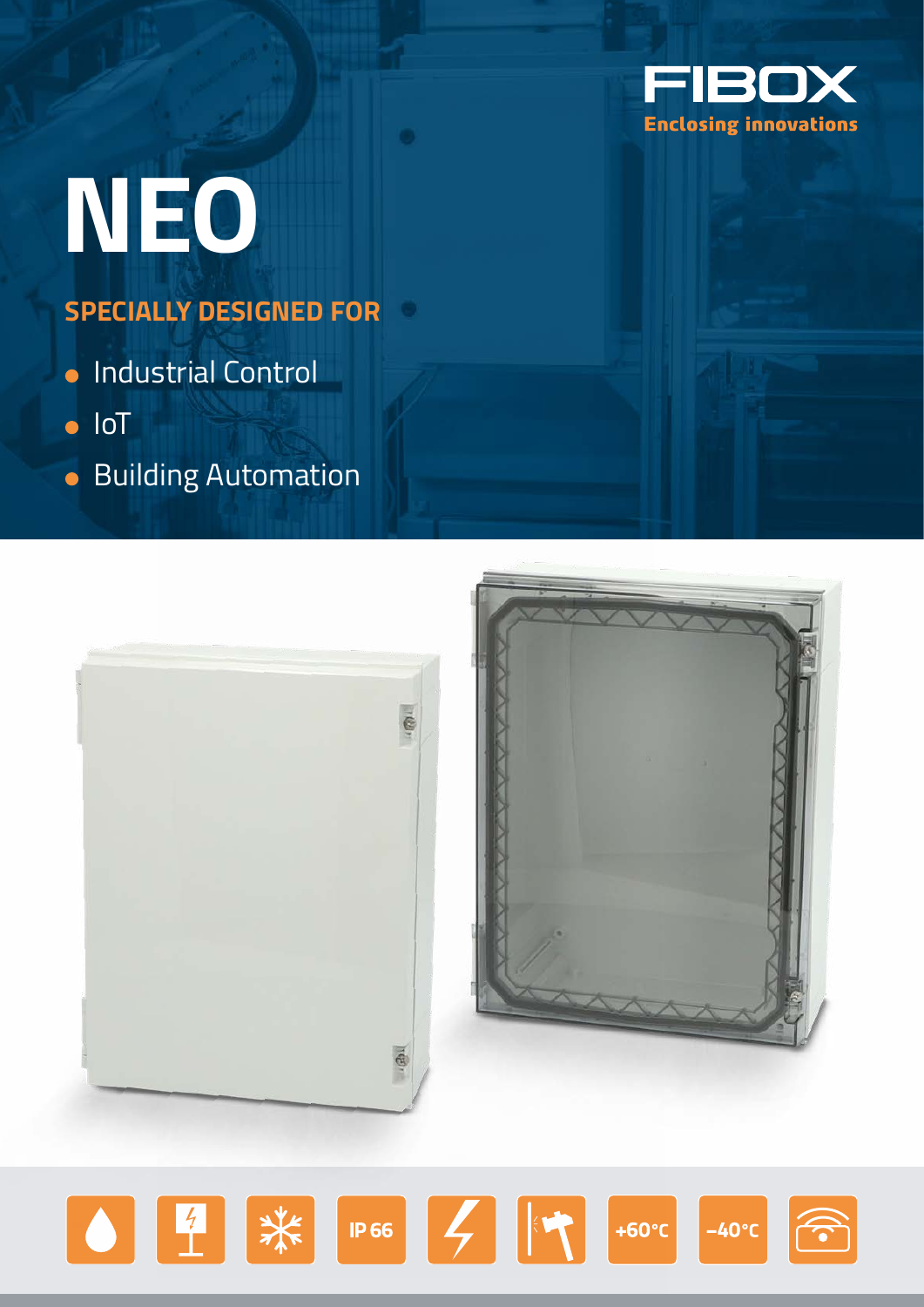### **NEO – New Enclosure Option**

# **HINGED POLYCARBONATE ENCLOSURE**

### **WITH GREY COVER**

### **Specification:**

- IP 66/67
- $\bullet$  IK 09

#### **Features and benefits:**

- High mechanical impact resistant
- **Outdoor and UV resistant**
- **Ambient temperature**
- **•** Flame retardant
- **Chemical resistant**
- Modern outlook
- Radio frequency transparent



 $\odot$ 57

| <b>Dimensions</b>              | Code    | <b>Symbol</b>   |
|--------------------------------|---------|-----------------|
| $320 \times 220 \times 150$ mm | 4810000 | NFO PC 322215 G |
| 320 x 320 x 150 mm 4810001     |         | NFO PC 323215 G |
| $420 \times 320 \times 150$ mm | 4810002 | NFO PC 423215 G |

# **HINGED POLYCARBONATE ENCLOSURE**

### **WITH TRANSPARENT COVER**

### **Specification:**

- $\bullet$  IP 66/67
- $\bullet$  IK 09

#### **Features:**

- **Large viewing window**
- **High mechanical impact resistant**
- **Outdoor and UV resistant**
- **Ambient temperature**
- **•** Flame retardant
- **Chemical resistant**
- **Modern outlook**
- **•** Radio frequency transparent

|  | 进一 | ĸ |
|--|----|---|
|  |    |   |

| <b>Dimensions</b>              | Code    | <b>Symbol</b>   |
|--------------------------------|---------|-----------------|
| $320 \times 220 \times 150$ mm | 4811000 | NFO PC 322215 T |
| 320 x 320 x 150 mm             | 4811001 | NFO PC 323215 T |
| 420 x 320 x 150 mm             | 4811002 | NFO PC 423215 T |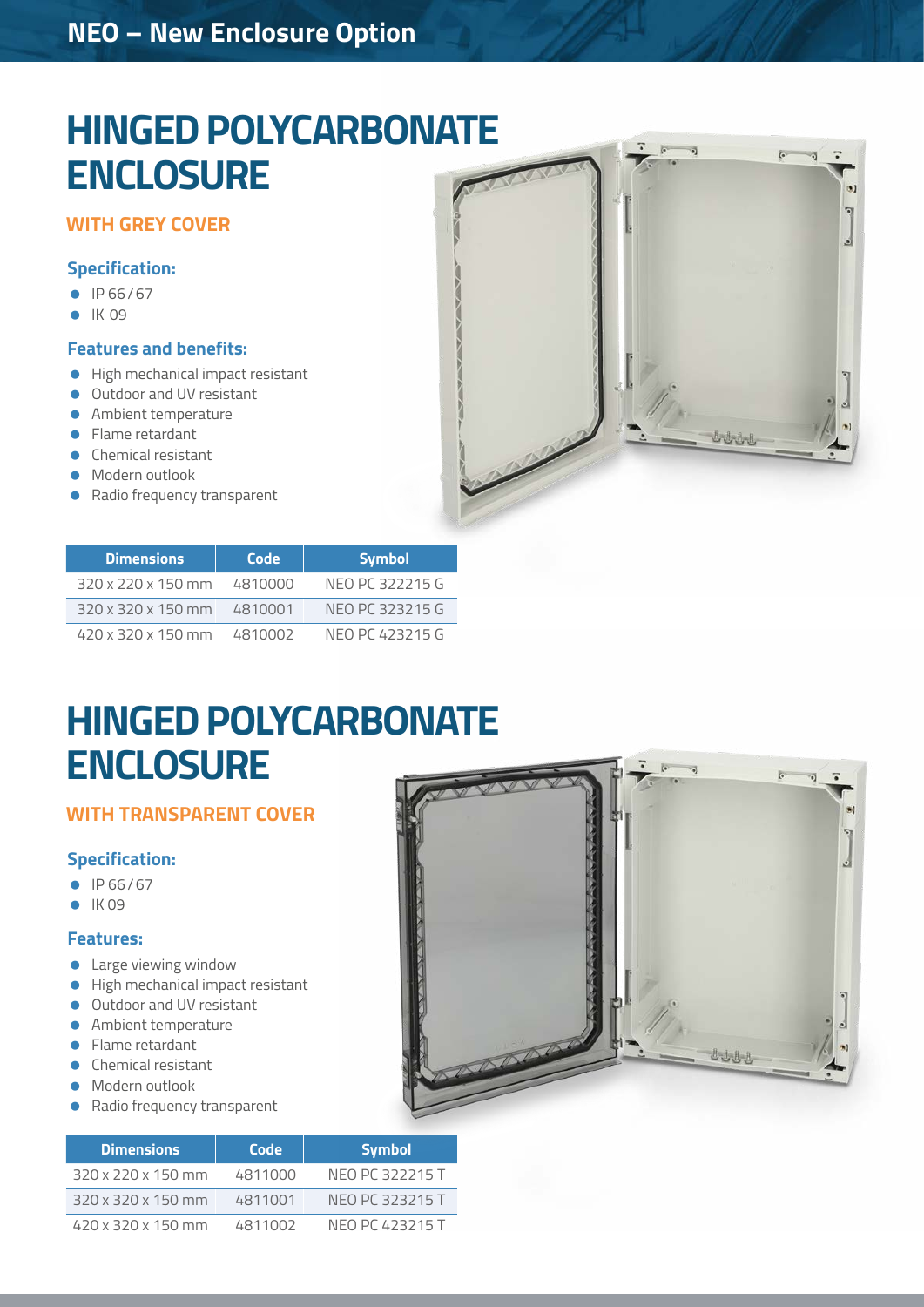### **NEO – New Enclosure Option**

# **HINGED ABS ENCLOSURE**

### **WITH GREY COVER**

### **Specification:**

- IP 66/67
- $\bullet$  IK 08

### **Features:**

- **C** Light weight
- **•** Designed for indoor applications
- **Easy installation and servicing**
- Radio frequency transparent



| <b>Dimensions</b>              | Code    | <b>Symbol</b>    |
|--------------------------------|---------|------------------|
| $320 \times 220 \times 150$ mm | 4812000 | NFO ABS 322215 G |
| 320 x 320 x 150 mm             | 4812001 | NFO ABS 323215 G |
| 420 x 320 x 150 mm             | 4812002 | NFO ABS 423215 G |

# **ACCESSORIES**

### **Wall Mounting Lug Sets:**

- **Ouick installation**
- Access for cables behind enclosure

### **Mounting Plates Metal:**

- **Extra installation space**
- **•** Easy machining





- Radio frequency transparent
- **Quick installation**
- **·** Light weight

### **Pole Mounting Kit:**

● Easy and secure installation





| <b>Accessories</b>             | <b>Dimensions</b>            | Code    | <b>Symbol</b>       |
|--------------------------------|------------------------------|---------|---------------------|
| Wall Mounting Lug Sets         |                              | 4850001 | WMK NEO plastic     |
| <b>Mounting Plates Metal</b>   | 275 x 165 x 1,5 mm           | 4850060 | <b>NEO MPS 3222</b> |
|                                | 275 x 265 x 1,5 mm           | 4850061 | <b>NEO MPS 3232</b> |
|                                | 375 x 265 x 1,5 mm           | 4850062 | <b>NEO MPS 4232</b> |
|                                | $275 \times 165 \times 3$ mm | 4850070 | <b>NEO MPI 3222</b> |
| <b>Mounting Plates Plastic</b> | $275 \times 265 \times 3$ mm | 4850071 | <b>NEO MPI 3232</b> |
|                                | $375 \times 265 \times 3$ mm | 4850072 | <b>NEO MPI 4232</b> |
| Pole Mounting Kit              |                              | 4850050 | PMK NEO 20          |
|                                |                              | 4850051 | PMK NEO 30          |